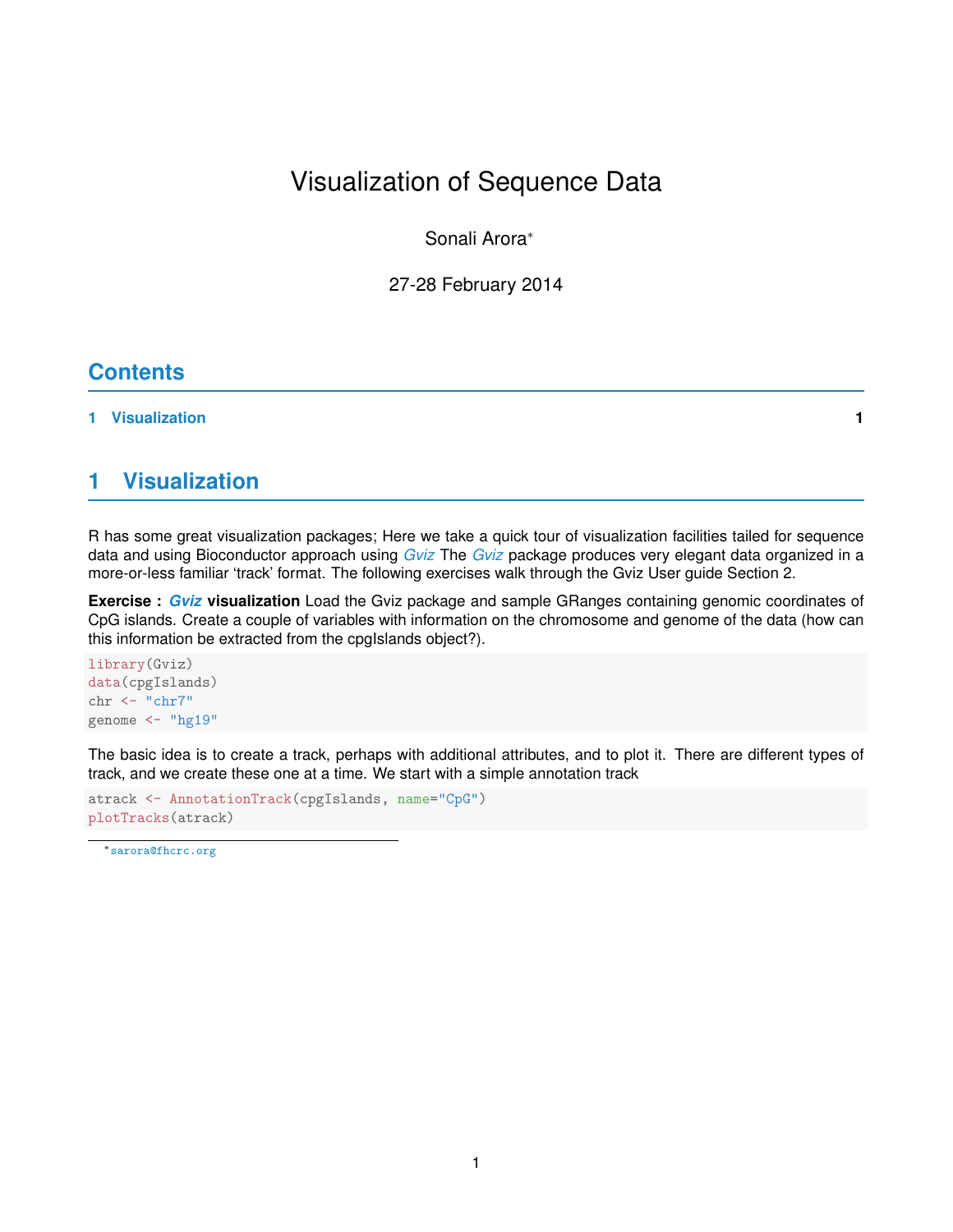

Then add a track that represents genomic coordinates. Tracks are combined during when plotted, as a simple list. The vertical ordering of tracks is determined by their position in the list.

gtrack <- GenomeAxisTrack() plotTracks(list(gtrack, atrack))



itrack <- IdeogramTrack(genome=genome, chromosome=chr) plotTracks(list(itrack, gtrack, atrack))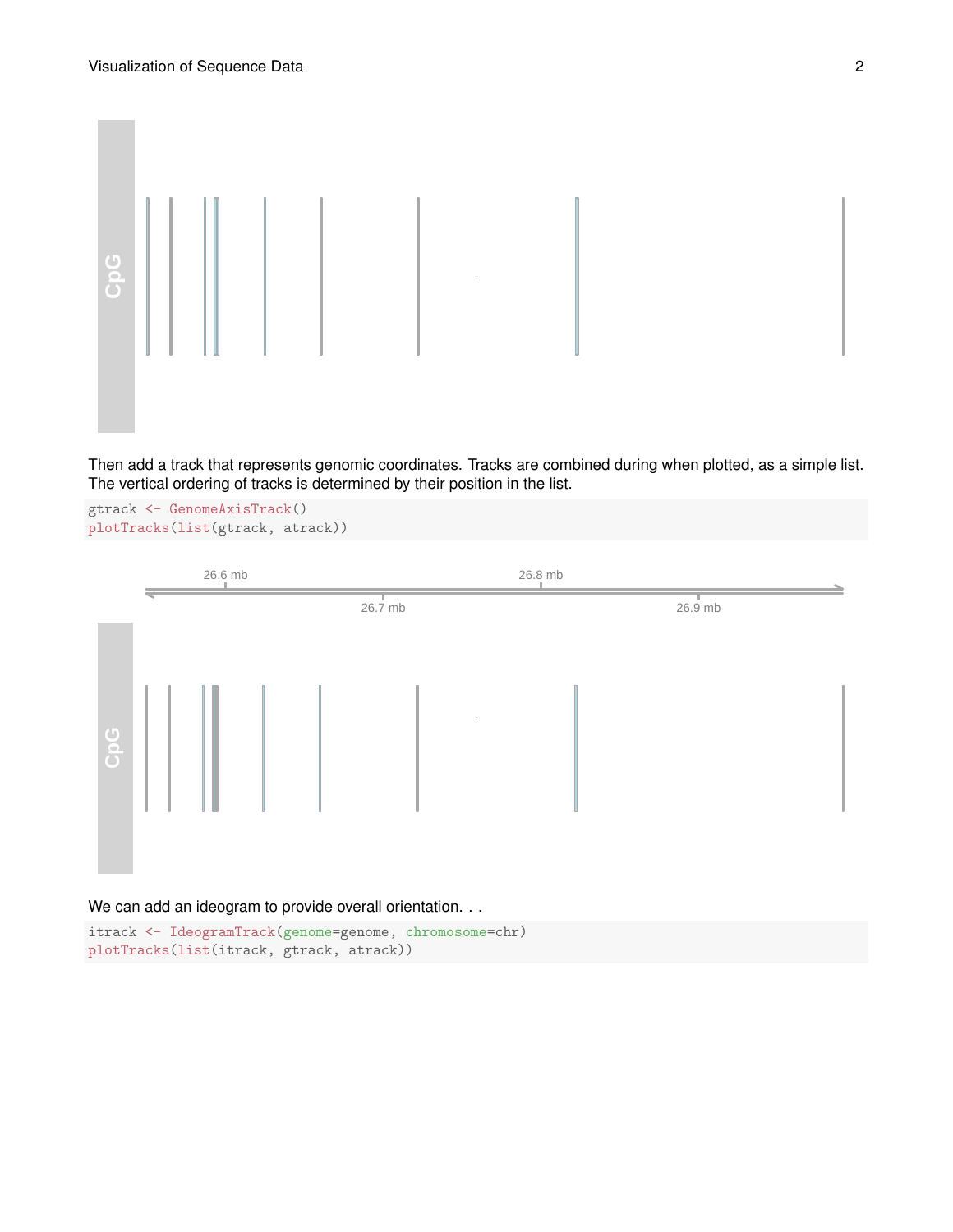

And a more elaborate gene model, as an data.frame or GRanges object with specific columns of metadata.

```
data(geneModels)
grtrack <-
   GeneRegionTrack(geneModels, genome=genome,
   chromosome=chr, name="Gene Model")
tracks <- list(itrack, gtrack, atrack, grtrack)
plotTracks(tracks)
```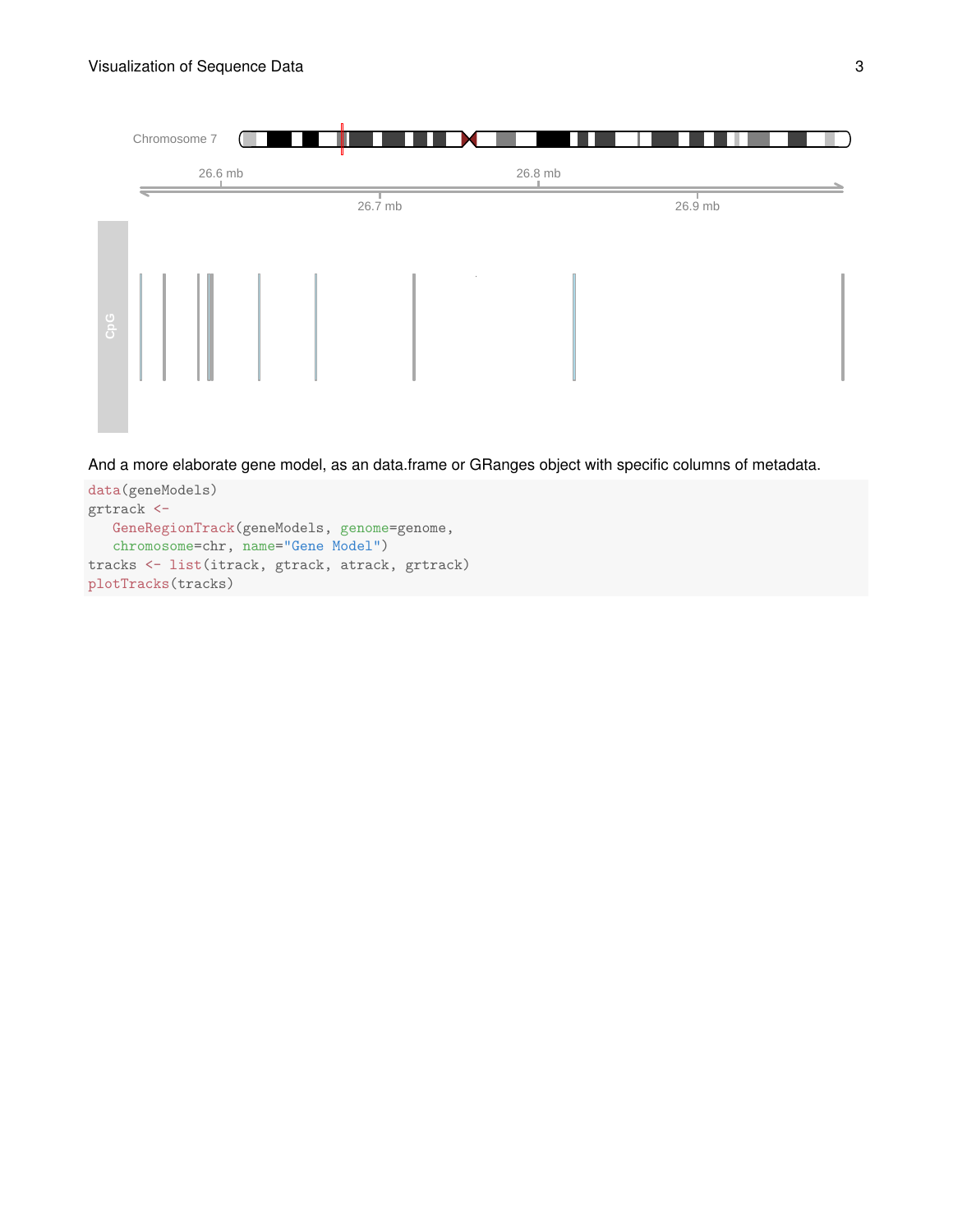

### Zooming out changes the location box on the ideogram

plotTracks(tracks, from=2.5e7, to=2.8e7)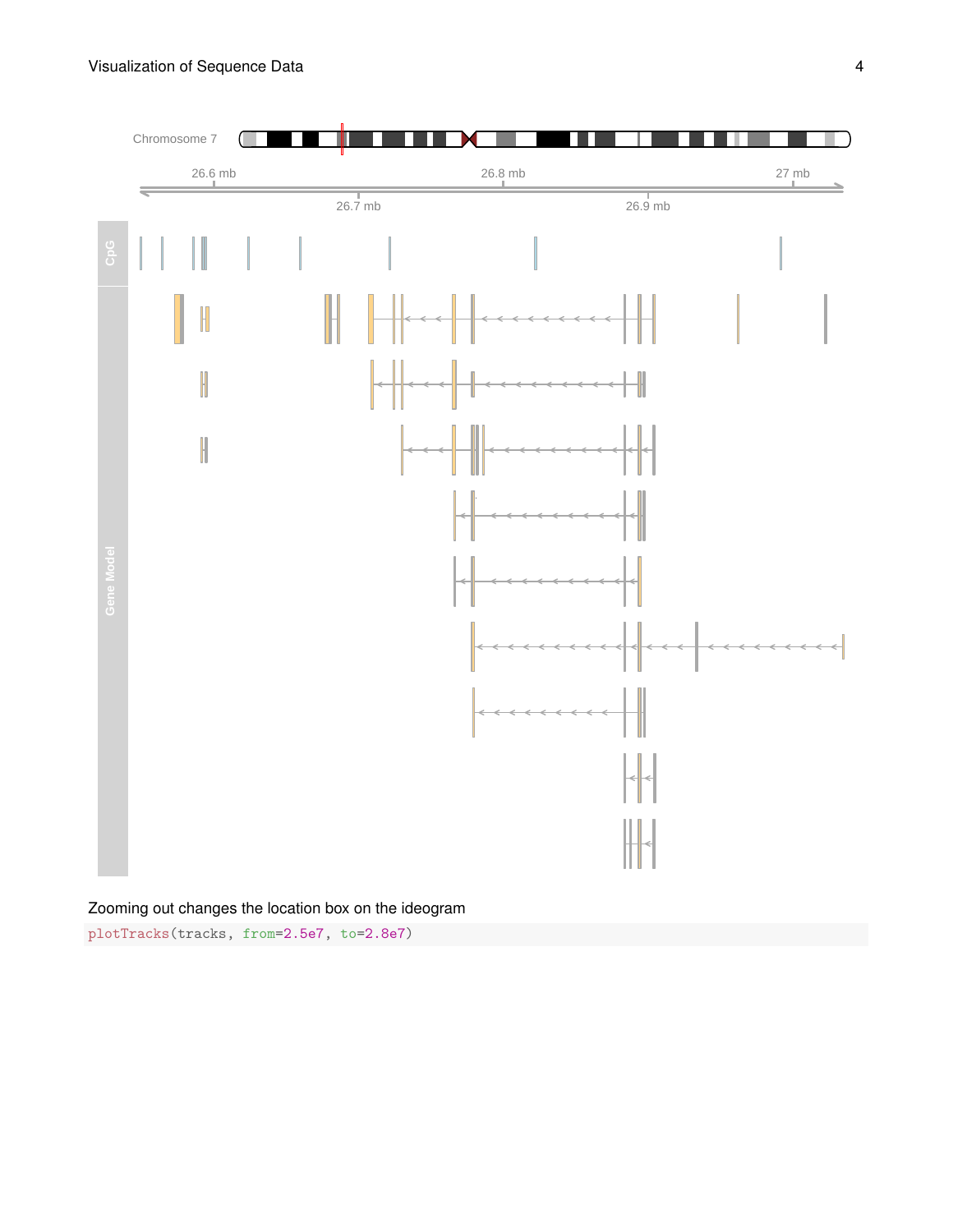

## When zoomed in we can add sequence data

library(BSgenome.Hsapiens.UCSC.hg19) strack <- SequenceTrack(Hsapiens, chromosome=chr) plotTracks(c(tracks, strack), from=26450430, to=26450490, cex=.8)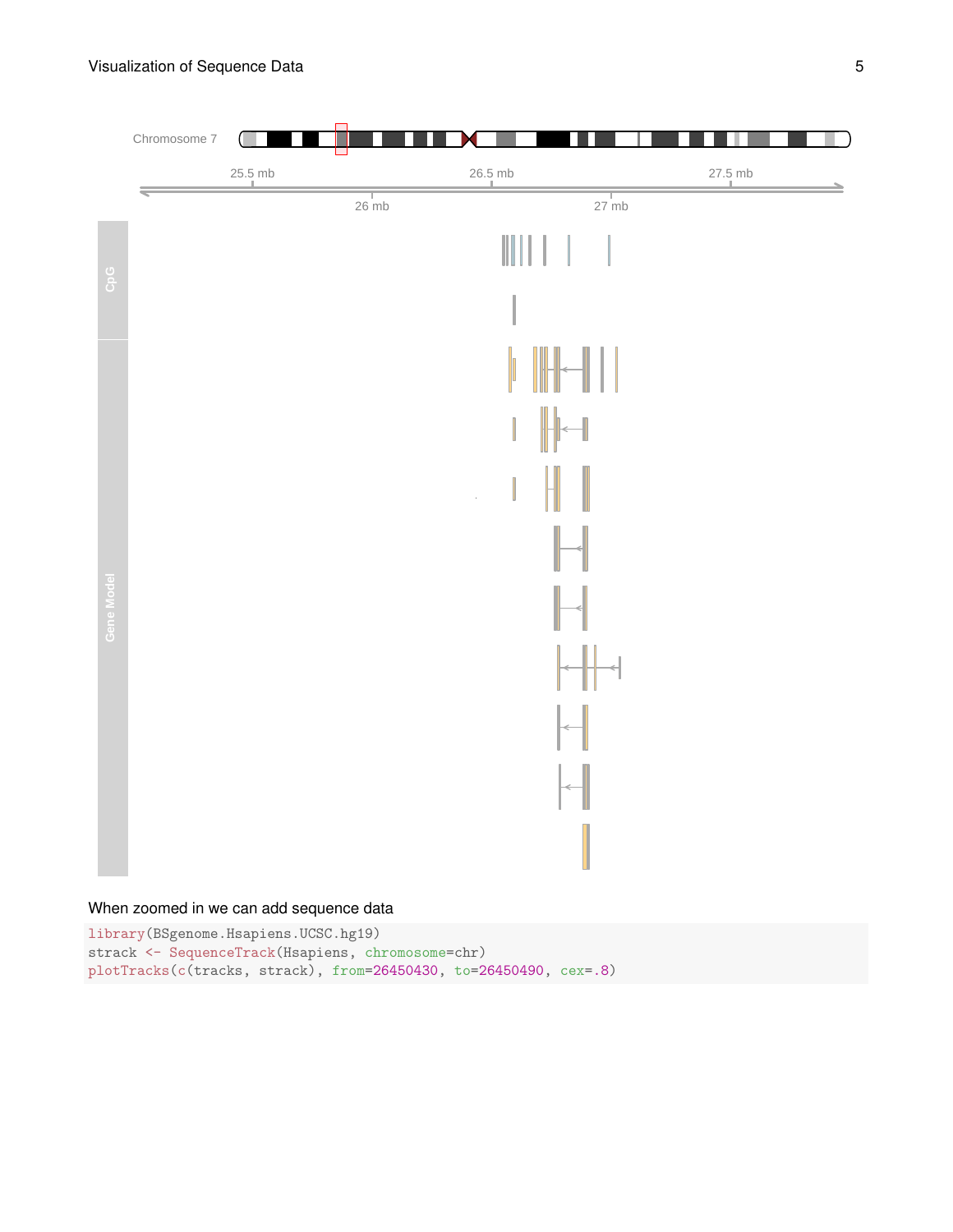

As the Gviz vignette humbly says, 'so far we have replicated the features of a whole bunch of other genome browser tools out there'. We'd like to be able integrate our data into these plots, with a rich range of plotting options. The key is the DataTrack function, which we demonstrate with some simulated data

```
## some data
lim <- c(26700000, 26900000)
coords \leq seq(\lim[1], \lim[2], 101)dat <- runif(length(coords) - 1, min=-10, max=10)
## DataTrack
dtrack <-
DataTrack(data=dat, start=coords[-length(coords)],
 end= coords[-1], chromosome=chr, genome=genome,
```